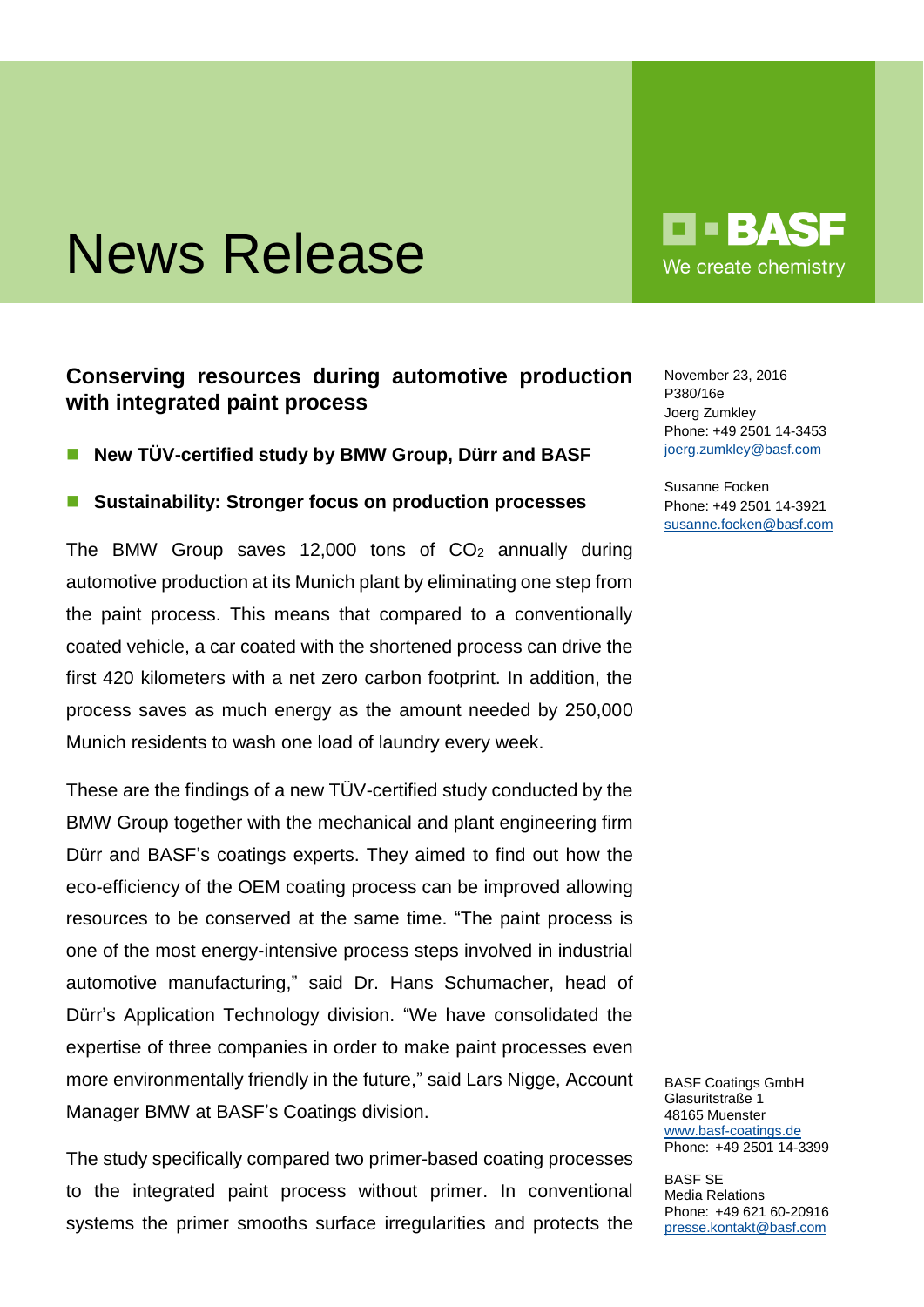cathodic e-coat, the undermost paint layer, from UV radiation. BASF was able to substitute the primer by integrating its protective properties into a newly developed waterborne basecoat layer. In all categories included in the study, the "Integrated Process" proved to be the most beneficial. Compared to the current primer process, the Integrated Process reduces energy consumption and CO<sup>2</sup> emissions by around 20 percent and saves costs.

### **Eco-Efficiency Analysis by BASF**

The study was based on real-life data from 2014 evaluated with the Eco-Efficiency Analysis developed by BASF. The analysis will help BASF and its customers decide which products and processes are the best choice for a defined benefit, both ecologically and economically. The study has been validated by TÜV (German technical inspection and certification organization) and NSF (National Sanitation Foundation).

When it comes to sustainability in the automotive industry, the focus is directed more and more to manufacturing processes. In addition to the utilization phase, the production phase is now being examined more closely. "It is no longer just a question of whether a product is sustainable in consumption but also whether it has been manufactured sustainably," said Nigge. "The study's findings provide compelling evidence that the Integrated Process is one of the most eco-efficient solutions."

More information on the Eco-Efficiency Analysis by BASF: [www.basf.com/eco-efficiency](http://www.basf.com/eco-efficiency)

#### **About BASF's Coatings division**

The Coatings division of BASF is a global expert in the development, production and marketing of innovative and sustainable automotive OEM and refinish coatings, industrial coatings and decorative paints. We create advanced performance solutions and drive performance, design and new applications to meet our partners' needs all over the world. BASF shares skills, knowledge and resources of interdisciplinary and global teams for the benefit of customers by operating a collaborative network of sites in Europe, North America, South America and Asia Pacific. In 2015, the Coatings division achieved global sales of about €3.2 billion.